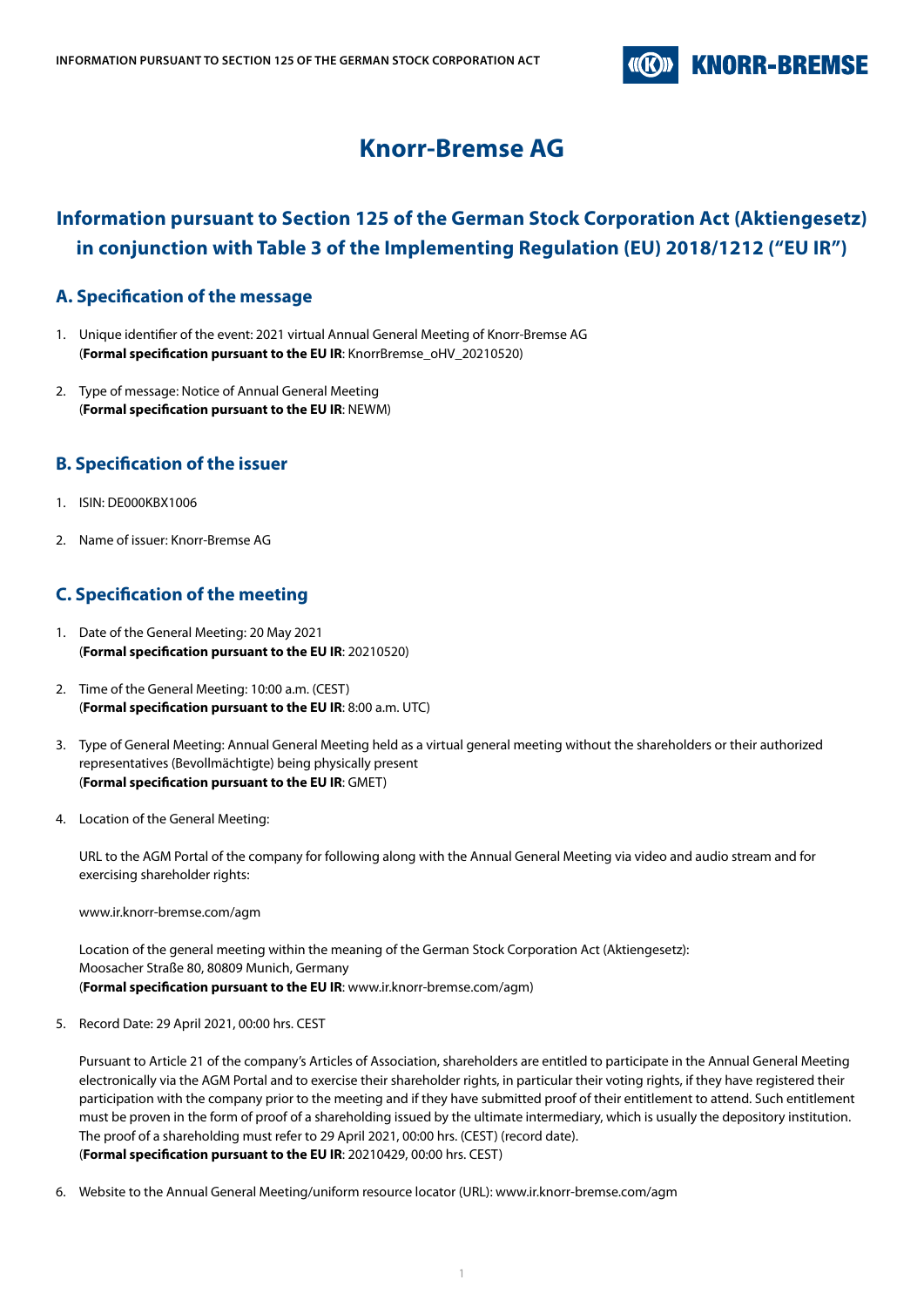### **D. Participation in the general meeting**

#### **1. Method of participation by shareholder**

Exercise of voting rights by way of absentee voting

Exercise of voting rights by way of authorizing and instructing the company-nominated proxies Access to the broadcast of the Annual General Meeting in a live video and audio stream **(Formal specification pursuant to the EU IR: EV, PX)**

#### **2. Issuer deadline for the notification of participation**

Registration for the Annual General Meeting by: 13 May 2021, 24:00 hrs. (CEST) (time of receipt being decisive)

 The exercise of voting rights by way of absentee voting, the exercise of voting rights by way of authorizing and instructing the company-nominated proxies and the access to the broadcast of the Annual General Meeting in a live video and audio stream require timely registration. The relevant deadlines for the exercise of each of these rights are listed under D.3. **(Formal specification pursuant to the EU IR: 20210513; 22:00 hrs. UTC)**

#### **3. Issuer deadline for voting**

 For the exercise of voting rights by way of absentee voting or the exercise of voting rights by way of authorizing and instructing the company-nominated proxies,

- if by mail: 19 May 2021, 24:00 hrs. (CEST) (time of receipt),
- if electronically via the AGM Portal (ir.knorr-bremse.com/agm): beyond 19 May 2021, 24:00 hrs. (CEST) up to the beginning of the relevant vote at the Annual General Meeting on 20 May 2021

 Shareholders may also authorize a third-party representative. Please note, however, that authorized representatives (other than the company-nominated proxies) cannot physically be present at the Annual General Meeting. The authorization of third-party representatives is possible by mail no later than 19 May 2021, 24:00 hrs. (CEST) (time of receipt), alternatively by email up to the beginning of the relevant vote at the Annual General Meeting on 20 May 2021.

 Access to the broadcast of the Annual General Meeting in a live video and audio stream is possible on 20 May 2021 from 10:00 hrs. (CEST) until the close of the Annual General Meeting.

### **E. Agenda**

#### **Agenda item 1**

- 1. Unique identifier of the agenda item: 1
- 2. Title of the agenda item: Presentation of the adopted annual financial statements, the approved consolidated financial statements and the combined management report on Knorr-Bremse AG and the Knorr-Bremse Group for the fiscal year 2020 as well as the report of the Supervisory Board for the fiscal year 2020
- 3. Uniform Resource Locator (URL) of the materials: ir.knorr-bremse.com/agm
- 4. Vote: None
- 5. Alternative voting options: n/a

#### **Agenda item 2**

- 1. Unique identifier of the agenda item: 2
- 2. Title of the agenda item: Appropriation of retained earnings
- 3. Uniform Resource Locator (URL) of the materials: ir.knorr-bremse.com/agm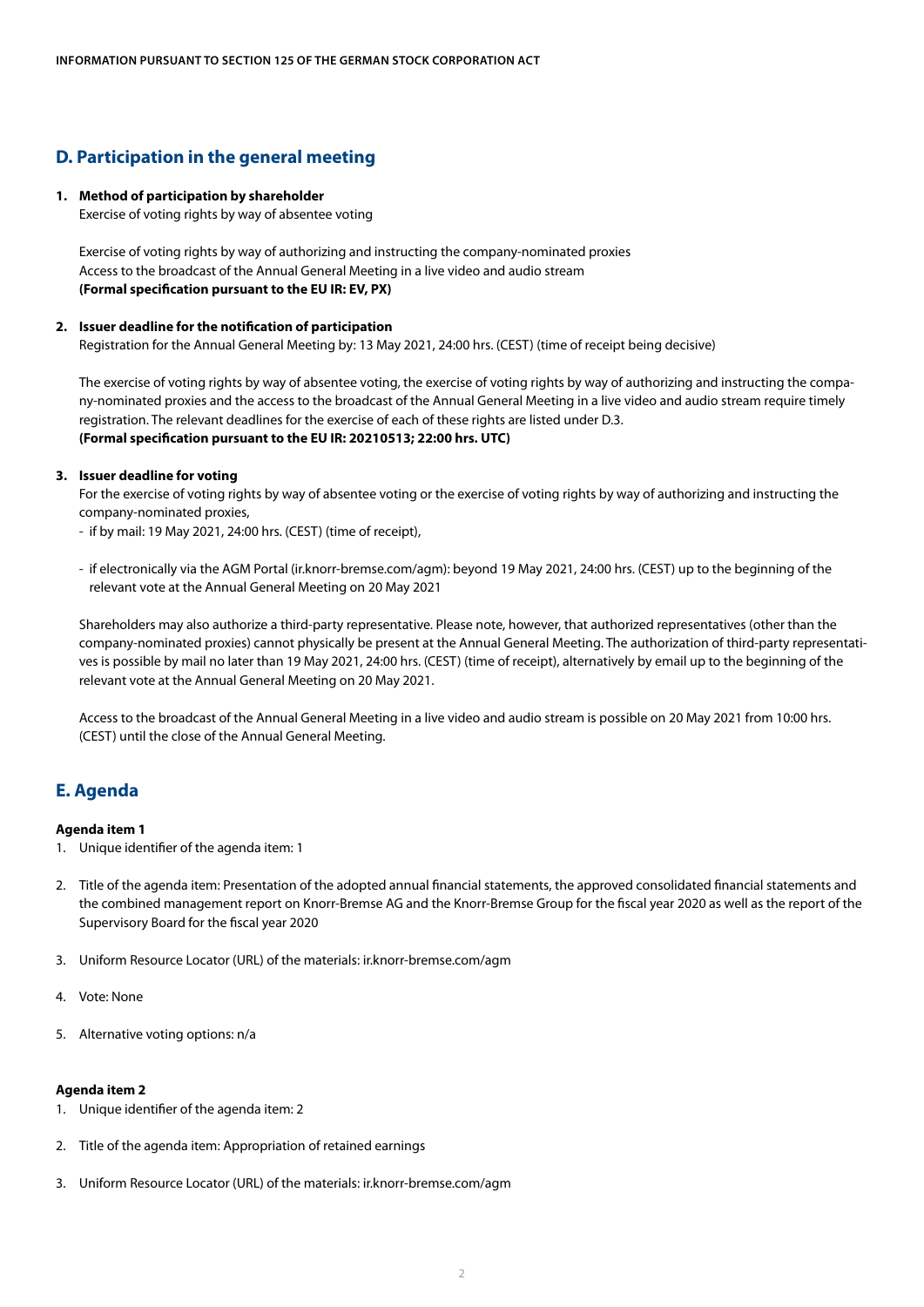- 4. Vote: Binding vote (**Formal specification pursuant to the EU IR: BV**)
- 5. Alternative voting options: Vote in favour, vote against, abstention (**Formal specification pursuant to the EU IR: VF; VA; AB**)

#### **Agenda item 3**

- 1. Unique identifier of the agenda item: 3
- 2. Title of the agenda item: Approval of the acts of the members of the Executive Board
- 3. Uniform Resource Locator (URL) of the materials: ir.knorr-bremse.com/agm
- 4. Vote: Binding vote (**Formal specification pursuant to the EU IR: BV**)
- 5. Alternative voting options: Vote in favour, vote against, abstention (**Formal specification pursuant to the EU IR: VF; VA; AB**)

#### **Agenda item 4**

- 1. Unique identifier of the agenda item: 4
- 2. Title of the agenda item: Approval of the acts of the members of the Supervisory Board
- 3. Uniform Resource Locator (URL) of the materials: ir.knorr-bremse.com/agm
- 4. Vote: Binding vote (**Formal specification pursuant to the EU IR: BV**)
- 5. Alternative voting options: Vote in favour, vote against, abstention (**Formal specification pursuant to the EU IR: VF; VA; AB**)

#### **Agenda item 5**

- 1. Unique identifier of the agenda item: 5
- 2. Title of the agenda item: Resolution on the appointment of the auditor of the annual financial statements and the consolidated financial statements as well as the auditor for the review of the half-yearly financial report for the fiscal year 2021
- 3. Uniform Resource Locator (URL) of the materials: ir.knorr-bremse.com/agm
- 4. Vote: Binding vote (**Formal specification pursuant to the EU IR: BV**)
- 5. Alternative voting options: Vote in favour, vote against, abstention (**Formal specification pursuant to the EU IR: VF; VA; AB**)

#### **Agenda item 6**

- 1. Unique identifier of the agenda item: 6a
- 2. Title of the agenda item: Elections to the Supervisory Board, here: Prof. Dr. Klaus Mangold
- 3. Uniform Resource Locator (URL) of the materials: ir.knorr-bremse.com/agm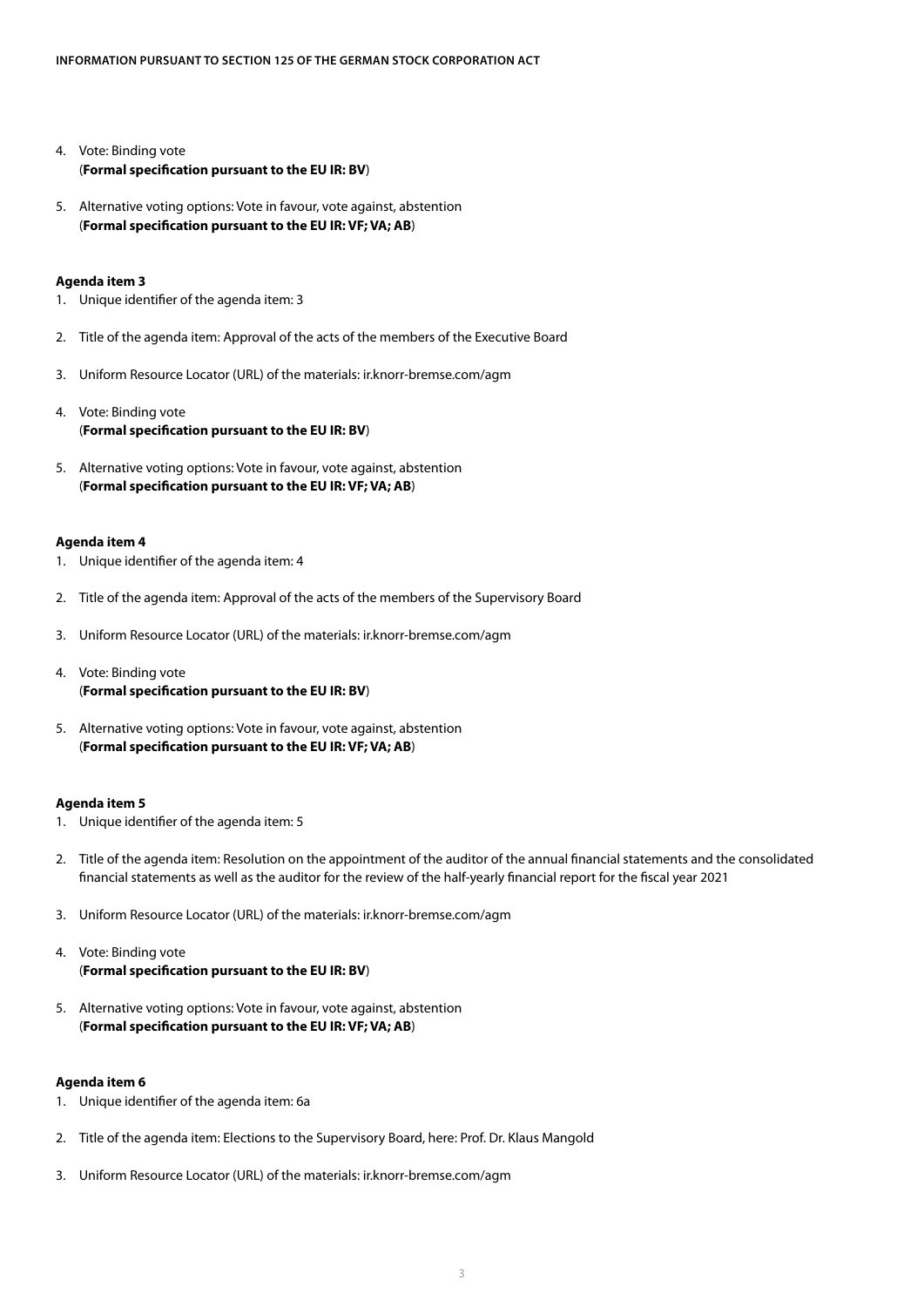- 4. Vote: Binding vote (**Formal specification pursuant to the EU IR: BV**)
- 5. Alternative voting options: Vote in favour, vote against, abstention (**Formal specification pursuant to the EU IR: VF; VA; AB**)

#### **Agenda item 6**

- 1. Unique identifier of the agenda item: 6b
- 2. Title of the agenda item: Elections to the Supervisory Board, here: Kathrin Dahnke
- 3. Uniform Resource Locator (URL) of the materials: ir.knorr-bremse.com/agm
- 4. Vote: Binding vote (**Formal specification pursuant to the EU IR: BV**)
- 5. Alternative voting options: Vote in favour, vote against, abstention (**Formal specification pursuant to the EU IR: VF; VA; AB**)

#### **Agenda item 6**

- 1. Unique identifier of the agenda item: 6c
- 2. Title of the agenda item: Elections to the Supervisory Board, here: Dr. Thomas Enders
- 3. Uniform Resource Locator (URL) of the materials: ir.knorr-bremse.com/agm
- 4. Vote: Binding vote (**Formal specification pursuant to the EU IR: BV**)
- 5. Alternative voting options: Vote in favour, vote against, abstention (**Formal specification pursuant to the EU IR: VF; VA; AB**)

#### **Agenda item 6**

- 1. Unique identifier of the agenda item: 6d
- 2. Title of the agenda item: Elections to the Supervisory Board, here: Dr. Stefan Sommer
- 3. Uniform Resource Locator (URL) of the materials: ir.knorr-bremse.com/agm
- 4. Vote: Binding vote (**Formal specification pursuant to the EU IR: BV**)
- 5. Alternative voting options: Vote in favour, vote against, abstention (**Formal specification pursuant to the EU IR: VF; VA; AB**)

#### **Agenda item 6**

- 1. Unique identifier of the agenda item: 6e
- 2. Title of the agenda item: Elections to the Supervisory Board, here: Julia Thiele-Schürhoff
- 3. Uniform Resource Locator (URL) of the materials: ir.knorr-bremse.com/agm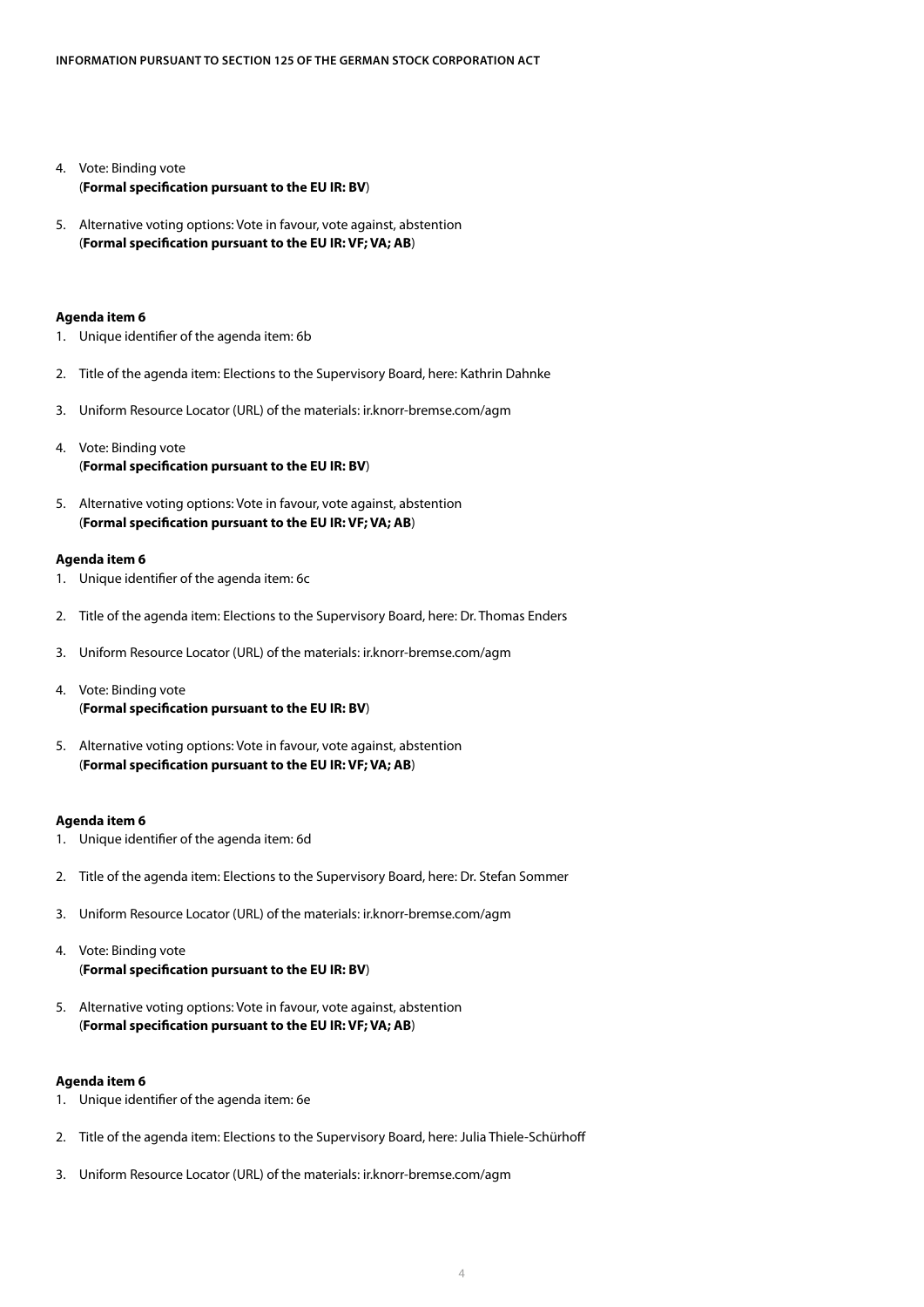- 4. Vote: Binding vote (**Formal specification pursuant to the EU IR: BV**)
- 5. Alternative voting options: Vote in favour, vote against, abstention (**Formal specification pursuant to the EU IR: VF; VA; AB**)

#### **Agenda item 6**

- 1. Unique identifier of the agenda item: 6f
- 2. Title of the agenda item: Elections to the Supervisory Board, here: Dr. Theodor Weimer
- 3. Uniform Resource Locator (URL) of the materials: ir.knorr-bremse.com/agm
- 4. Vote: Binding vote (**Formal specification pursuant to the EU IR: BV**)
- 5. Alternative voting options: Vote in favour, vote against, abstention (**Formal specification pursuant to the EU IR: VF; VA; AB**)

#### **Agenda item 7**

- 1. Unique identifier of the agenda item: 7
- 2. Title of the agenda item: Resolution on the approval of the remuneration system for the Executive Board members
- 3. Uniform Resource Locator (URL) of the materials: ir.knorr-bremse.com/agm
- 4. Vote: Advisory vote (**Formal specification pursuant to the EU IR: AV**)
- 5. Alternative voting options: Vote in favour, vote against, abstention (**Formal specification pursuant to the EU IR: VF; VA; AB**)

#### **Agenda item 8**

- 1. Unique identifier of the agenda item: 8
- 2. Title of the agenda item: Resolution on the granting of approval to implement an employee share purchase plan for employees in the United States of America and in particular in the state of California
- 3. Uniform Resource Locator (URL) of the materials: ir.knorr-bremse.com/agm
- 4. Vote: Binding vote (**Formal specification pursuant to the EU IR: BV**)
- 5. Alternative voting options: Vote in favour, vote against, abstention (**Formal specification pursuant to the EU IR: VF; VA; AB**)

### **F. Specification of the deadlines regarding the exercise of other shareholders' rights**

#### **Shareholders' right – Motion to add items to the agenda pursuant to Sec. 122 (2) AktG**

- 1. Object of deadline: Transmission of the motion to add items to the agenda
- 2. Applicable issuer deadline: 19. April 2021, 24:00 hrs. (CEST) (time of receipt) (**Formal specification pursuant to the EU IR: 20210419; 22:00 hrs. UTC**)